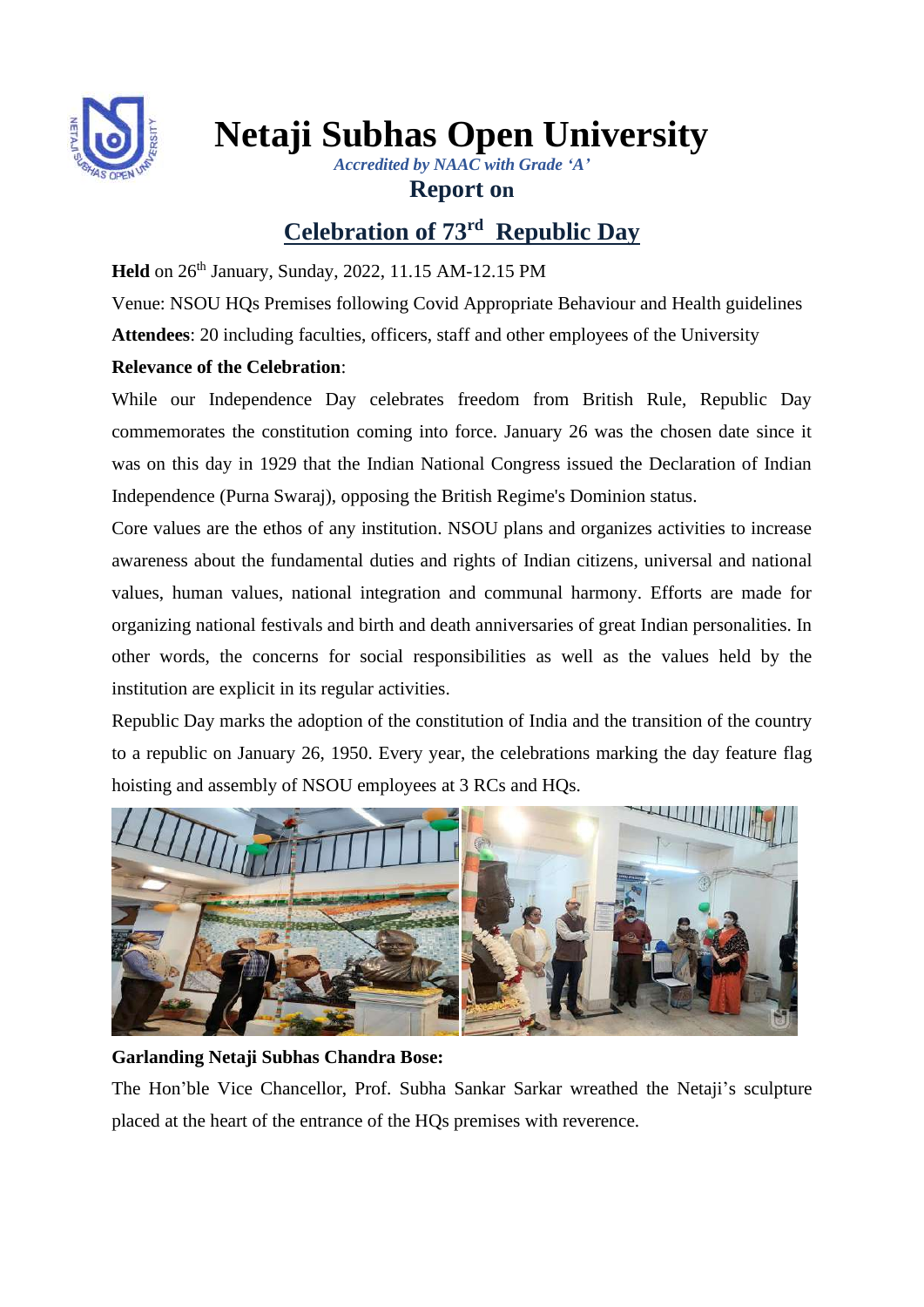#### **Unfurling of the Flag**:

Prof. Subha Sankar Sarkar**, Hon'ble Vice Chancellor** hoisted the tricolour national flag. The attendees chanted Jai Hind and Vande Mataram.

Prof. Anirban Ghosh, **Director, CIQA** eloquently conducted the short event. He initiated the celebrating by a brief speech on the significance of the Constitutional values and its bearing on the socio-cultural context of India. His talk inextricably stressed on the duties and responsibilities of the academia and its stakeholders for the overall development and progress of the University.



Followed by this, Prof. Ghosh invited one by one to speak on this occasion:

#### **Brief Addresses:**

- Prof. Manan K Mandal, Director, SoH, NSOU reinstated the national values as enshrined in the constitution. He also insisted that recognizing the values are the core to an effective citizen of India. Prof. Mandal stated that on January 26, 1950, the Preamble to the Constitution of India, a statement presenting the key principles of the Constitution, came into effect. This completed the country's transition to a sovereign republic. The Constitution establishes fundamental rights that should be enjoyed by all citizens of this country, regardless of their political beliefs. It also establishes some fundamental duties for all citizens of the country to abide by.
- Prof. Someshwar Bhowmick, Officer-in-Charge, Centre for Online Education, NSOU spoke on the preamble, chapters and contents of the Constitution as drafted by Dr. B.R Ambedkar. His address witnessed the revision and addition of values from 1950 to 1976. It was an enriching speech with pertinent historical facts embedded with nationalistic spirit.
- Sri. Prabir Naskar, Asst Prof of Special Education, SoE, NSOU recited a poem, titled 'Potaka', a tribute to Indian Flag.